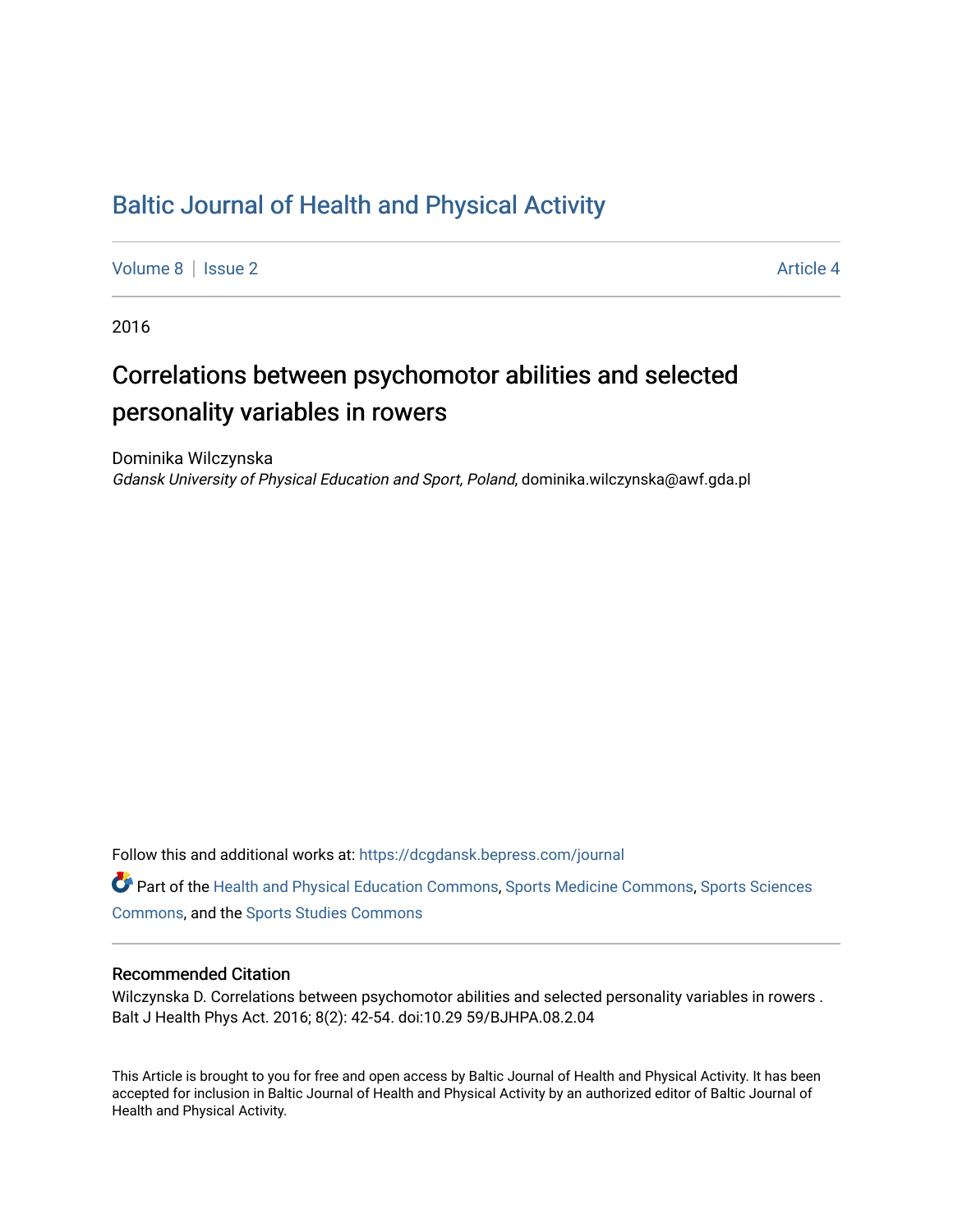**Authors' Contribution:**

- **A** Study Design
- **B** Data Collection **C** Statistical Analysis
- **D** Data Interpretation
- **E** Manuscript Preparation
- **F** Literature Search
- **G** Funds Collection

Ī

# **Correlations between psychomotor abilities and selected personality variables in rowers**

#### **Dominika Wilczyńska**

Gdansk University of Physical Education and Sport, Poland

| abstract                |                                                                                                                                                                                                                                                                                                                                                                                                                                                                                                                                                                                                                                                                                                                                                                                                                                                      |
|-------------------------|------------------------------------------------------------------------------------------------------------------------------------------------------------------------------------------------------------------------------------------------------------------------------------------------------------------------------------------------------------------------------------------------------------------------------------------------------------------------------------------------------------------------------------------------------------------------------------------------------------------------------------------------------------------------------------------------------------------------------------------------------------------------------------------------------------------------------------------------------|
| <b>Background</b>       | The purpose of this study was to present possibilities of using computer tests in the assess-<br>ment of chosen cognitive skills and an analysis of correlations between the mentioned<br>variables and the level of optimism, self-efficacy, coping strategies, anxiety and perceived<br>stress in Polish national team rowers.                                                                                                                                                                                                                                                                                                                                                                                                                                                                                                                     |
| <b>Material/Methods</b> | The study involved 20 rowers. Cognitive abilities were measured with the following com-<br>puter tests: the Reaction Test (RT) and the Determination Test (DT) taken from the Vienna<br>Test System (VTS). The VTS has a wide range of psychometric tools to identify the level of<br>athlete's cognitive abilities as well as personality-related strengths and weaknesses. The<br>rowers also completed the following questionnaires: the Life Orientation Test (LOT-R), a mea-<br>surement of the level of optimism, the Perceived Stress Scale (PSS 10), the Coping Orienta-<br>tions to Problem Experienced (Mini - COPE), the General Self - Efficacy Scale (GSES) and the<br>State - Trait Anxiety Inventory (STAI). The study was conducted at the Physical and Exercise<br>Laboratory of Gdansk University of Physical Education and Sport. |
| <b>Results</b>          | Analysis of the results revealed a number of significant correlations between selected<br>cognitive abilities, such as 1) the reaction time to individual stimuli to simultaneous or<br>sequentially presented stimulus combinations 2) reactive stress tolerance, attention and<br>reaction speed in situations requiring continuous, swift and varying responses to rapidly<br>changing visual and acoustic stimuli and the level of optimism, self-efficacy, different cop-<br>ing strategies, anxiety and perceived stress.                                                                                                                                                                                                                                                                                                                      |
| <b>Conclusions</b>      | The results of the study provide information on psychomotor abilities and characterize<br>some aspects of rowers' personality. Further research should include a control group made<br>of lower-level rowers and younger rowers. Future studies should also use selected tests<br>from VTS as training tools.                                                                                                                                                                                                                                                                                                                                                                                                                                                                                                                                        |
| <b>Key words</b>        | psychomotor abilities, Vienna Test System, optimism, self-efficacy, coping strategies,<br>anxiety, perceived stress, rowing                                                                                                                                                                                                                                                                                                                                                                                                                                                                                                                                                                                                                                                                                                                          |
| مانحهمام مامنهم         |                                                                                                                                                                                                                                                                                                                                                                                                                                                                                                                                                                                                                                                                                                                                                                                                                                                      |

|  | article details |  |
|--|-----------------|--|
|  |                 |  |

| <b>Article statistics</b>    | Word count: 3,831; Tables: 5; Figures: 1; References: 50                                                                                                                                                                                                                                                                                                                                                                                                                                                                                                                                                                                                                                                                                                                                             |
|------------------------------|------------------------------------------------------------------------------------------------------------------------------------------------------------------------------------------------------------------------------------------------------------------------------------------------------------------------------------------------------------------------------------------------------------------------------------------------------------------------------------------------------------------------------------------------------------------------------------------------------------------------------------------------------------------------------------------------------------------------------------------------------------------------------------------------------|
|                              | Received: April 2016; Accepted: May 2016; Published: June 2016                                                                                                                                                                                                                                                                                                                                                                                                                                                                                                                                                                                                                                                                                                                                       |
| <b>Full-text PDF:</b>        | http://www.balticsportscience.com                                                                                                                                                                                                                                                                                                                                                                                                                                                                                                                                                                                                                                                                                                                                                                    |
| Copyright                    | © Gdansk University of Physical Education and Sport, Poland                                                                                                                                                                                                                                                                                                                                                                                                                                                                                                                                                                                                                                                                                                                                          |
| Indexation:                  | AGRO, Celdes, CNKI Scholar (China National Knowledge Infrastructure), CNPIEC, De Gruyter - IBR (International<br>Bibliography of Reviews of Scholarly Literature in the Humanities and Social Sciences), De Gruyter - IBZ<br>(International Bibliography of Periodical Literature in the Humanities and Social Sciences), DOAJ, EBSCO - Central<br>& Eastern European Academic Source, EBSCO - SPORTDiscus, EBSCO Discovery Service, Google Scholar, Index<br>Copernicus, J-Gate, Naviga (Softweco, Primo Central (ExLibris), ProQuest - Family Health, ProQuest - Health &<br>Medical Complete, ProQuest - Illustrata: Health Sciences, ProQuest - Nursing & Allied Health Source, Summon<br>(Serials Solutions/ProQuest, TDOne (TDNet), Ulrich's Periodicals Directory/ulrichsweb, WorldCat (OCLC) |
| <b>Funding:</b>              | This research received no specific grant from any funding agency in the public, commercial, or not-for-<br>profit sectors. The research has been conducted within the project in the programme Academic Sport<br>Development, agreement no. 0024/RSA2/2013/52k.                                                                                                                                                                                                                                                                                                                                                                                                                                                                                                                                      |
| <b>Conflict of interest:</b> | Author has declared that no competing interest exists.                                                                                                                                                                                                                                                                                                                                                                                                                                                                                                                                                                                                                                                                                                                                               |
| <b>Corresponding author:</b> | Dr Dominika Wilczyńska, Gdansk University of Physical Education and Sport, ul. Kazimierza Gorskiego 1, 80-336<br>Gdansk, Poland; Phone number: +48504050675; e-mail: domiwilczynska@gmail.com                                                                                                                                                                                                                                                                                                                                                                                                                                                                                                                                                                                                        |
| <b>Open Access License:</b>  | This is an open access article distributed under the terms of the Creative Commons Attribution-Non-commercial<br>4.0 International (http://creativecommons.org/licenses/by-nc/4.0/), which permits use, distribution, and<br>reproduction in any medium, provided the original work is properly cited, the use is non-commercial and is<br>otherwise in compliance with the license.                                                                                                                                                                                                                                                                                                                                                                                                                 |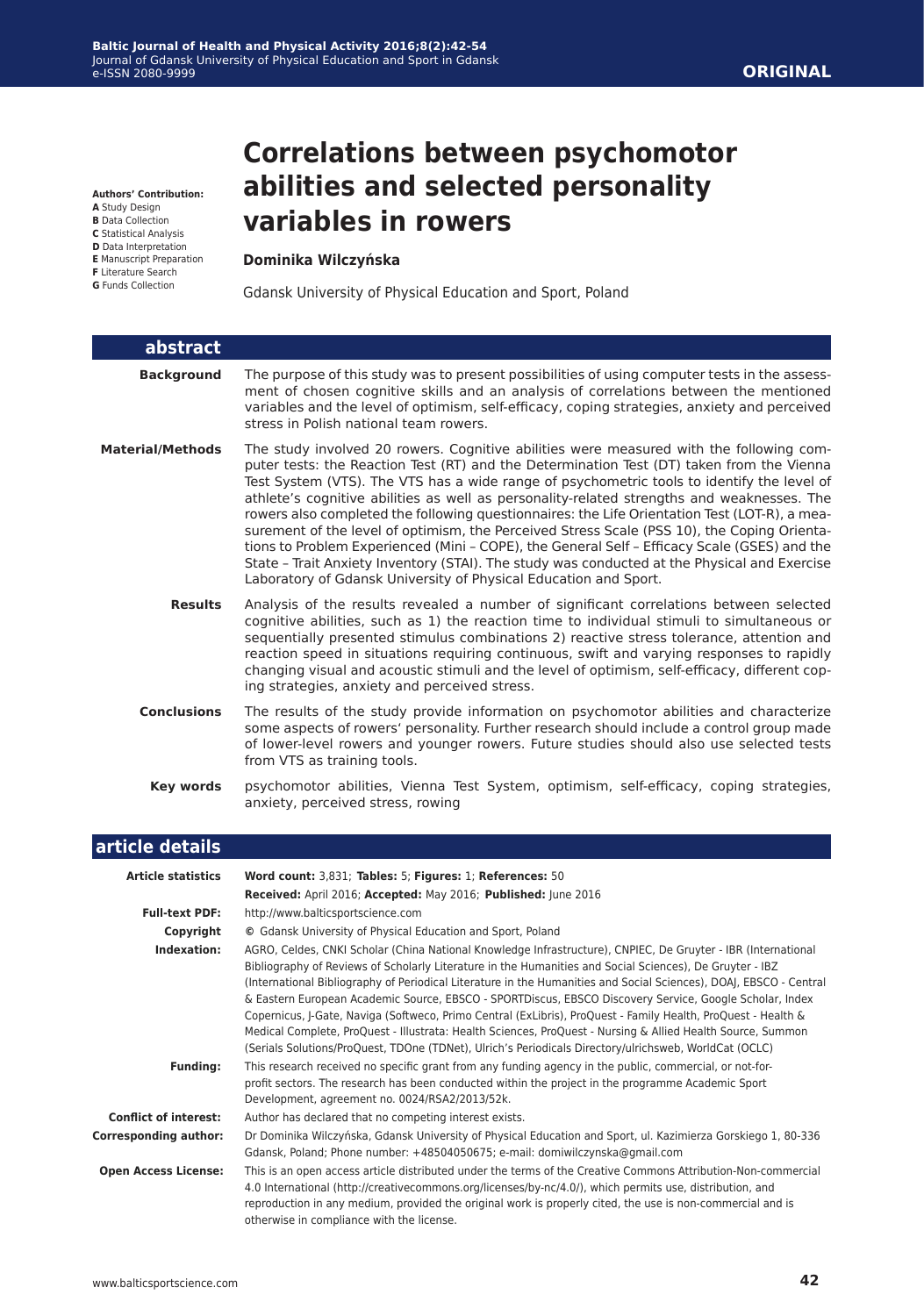## **introduction**

Scientists and specialists whose research is carried out on top level athletes seek ways to objectively diagnose their abilities and monitor their developmental progress. Top level sport requires new training means which enable constant progress in competitors' psychomotor abilities. In this study the Vienna Test System was applied as such a mean for psychomotor training. The VTS is a computer tool supporting psychological diagnosis in many fields, including psychology. Apart from helping procedures on general abilities, it contains procedures to test special skills. The rowers participating in the study completed the Decision Test (DT) and the Reaction Test (RT S2 version) in the laboratory environment. The Decision Test, i.e. the test of general abilities, assesses stress tolerance and complex reactions to continuous, rapidly changing stimuli and detects a reduction in attention. The Reaction Test (RT S2 version), also a test of cognitive reactions, measures the reaction time to individual acoustic stimuli [1].

The purpose of this study was to present correlations between psychomotor variables diagnosed by the VTS, and mental and personality variables assessed by traditional questionnaires.

Competitors' personality can be determined in many ways with certain methods derived from theories of personality. Psychologists define personality in various ways, but almost in all definitions there are two concepts: uniqueness and characteristic patterns of behaviour. Pervin's [2] definitions is the most extensive: "Personality is the complex organization of cognitions [thoughts], affects [emotions], and behaviours that gives direction and patterns (cohesion)to the person's life. ["Personality the same as body consists of structures and processes and reflects the action as much of nature (genes) as the environment. The concept of personality covers the time aspect of human functioning as it contains memories of the past, mental present ideas, and ideas and expectations as to the future."].

In studying personality we concentrate not only on factors (optimism, neurotism, extraversion, etc.), which are in the sphere of interest of the type theory and the theory of factors, but also on mental aspects referring to efficacy (expectations and assurance about yourself), experience of reality and oneself- the issue of socio-cognitive and phenomenological theories (humanistic, positive and existential theory) [2].For the purpose of the study the following traits were assessed: personal variables, such as optimism, anxiety, general self-efficacy, and present state of well-being: state of anxiety, stress intensity and coping strategies.

Studies on athletes' personalities may cover many different issues, e.g. the psychological structure of a competitor, interactions between personality and sport achievements, identification of talent in a certain sport discipline, and the influence of sport on human personality [3].

Works on diagnosis of athletes' personality allow, to some extent, perceiving competitors' behaviour before, during and after competition. Moreover, they help to develop effective communication among a competitor, a coach and parents, and determine the strengths of character. Relationships between personality and sport achievements are observed in many publications on social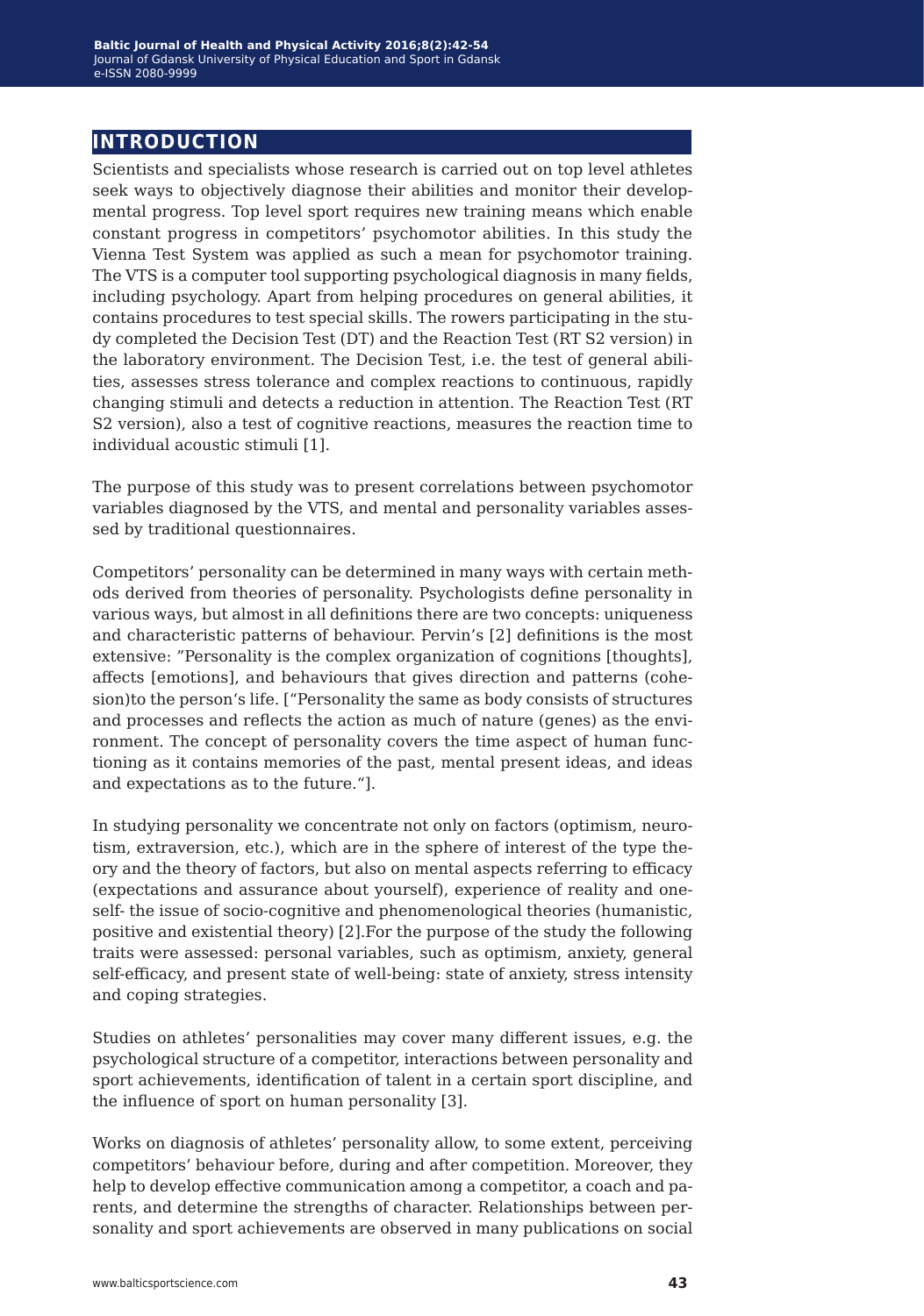and physical culture sciences. Research results prove the correlation between personality traits in "Big Five", the five-factor model by Paul Costa and Robert McCrae, and sport results. The five factors in the model (neuroticism, extraversion, conscientiousness, opening to experience, and agreeableness) are considered to be examined as five bipolar dimensions [2, 4]. Numerous studies show strong positive relationships between conscientiousness and extraversion, and sport results irrespective of the sport discipline [5, 6, 7]. Top-level athletes are characterised by an average and a low level of neuroticism and trait anxiety [8, 9, 10, 11] and high optimism, particularly in failure-related situations [12, 13]. Differences between top and lower sport level athletes also concern the types of coping strategies, which are focused more on emotions or problems, or which are avoiding strategies. Research shows that, irrespective of discipline, successful athletes more often apply strategies concentrated on the problem, task, and focus on the way to the solution and the solution itself [14]. A psychological variable, self-efficacy, is essential on the way to reach sport mastery [15, 16, 17]. Many studies indicate significant inverse relationships between self-efficacy and cognitive and somatic anxiety in athletes, as well as positive relationship between self-efficacy and sport results and emotional control [18, 19].

In this study the emphasis is put on seeking relationships between the selected psychological variables, such as optimism, self-efficacy, coping strategies, the level of perceived stress and intensity of trait and state anxiety, and selected psychomotor variables, such as reaction speed to individual stimuli and deficit in attention assessed by a stress tolerance test in rowers in the preparatory period. There are not many examples of findings in scientific literature on the issue analysed in this research, i.e. correlations between personality variables and cognitive or psychomotor variables. The study has a diagnostic character.

# **material and methods**

#### **participants**

20 rowers ( $M = 23.9$ ; SD = 2.6) participated in the study during the preparatory period – March-April 2015. The test was carried out at the Physical Exercise Laboratory at Gdansk University of Physical Education and Sport.

#### **study procedure and measuring tools**

The research had two stages. The first stage consisted of psychological tests. The following tools were used to assess mental variables:

LOT-R, Scheier, Carver, Bridges (1994), Polish version Poprawa, Juczyński,

GSES, Schwarzer and Jerusalem (1992), Polish version Schwarzer, Jerusalem,

PSS-10, Sheldon, Cohen et al. (1983), Polish version Juczyński, Ogińska – Bulik,

STAI–STAI, Spielberger, Gorsuch, Lushene (1970), Polish version Spielberger, Strelau, Tysarczyk, Wrześniewski (1987),

Mini-COPE, Carver (1989), Polish version Juczyński, Ogińska – Bulik, 7 factors were considered: active coping, helplessness, looking for support, avoiding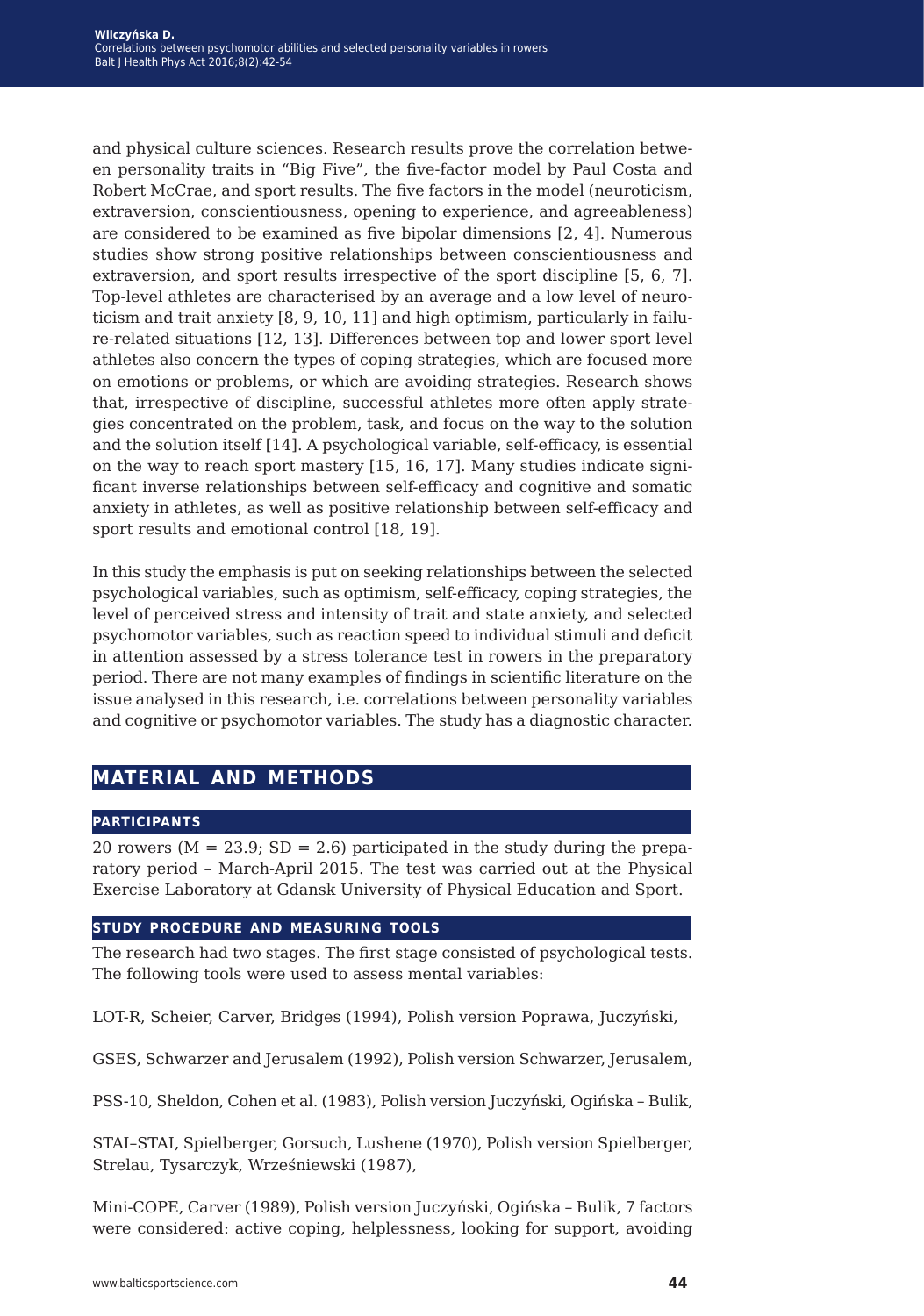bahaviour, turning to religion, acceptance and a sense of humour [20,21].

In the second stage the rowers were subjected to DT and RT tests from the Vienna Test System:

RT (S2) – enables measurement of the reaction time for individual visual and acoustic stimuli or stimulus combinations,

DT (S1) – measures stress tolerance by testing complex reactions to continuous, rapidly changing stimuli and detects reduction in attention [1].

Table 1 shows a list of abbreviations describing cognitive and psychomotor variables.

Table 1. Symbols and definitions of personality and psychomotor variables in research

| Definition                                                                                                                                                                                                                  | Symbol        |
|-----------------------------------------------------------------------------------------------------------------------------------------------------------------------------------------------------------------------------|---------------|
| Level of optimism                                                                                                                                                                                                           | LOT-R         |
| Level of self-efficacy (general)                                                                                                                                                                                            | GSES          |
| Level of perceived stress                                                                                                                                                                                                   | <b>PSS-10</b> |
| Level of anxiety as state                                                                                                                                                                                                   | STAI-X1       |
| Level of anxiety as trait                                                                                                                                                                                                   | STAI-X2       |
| Active coping - $1st$ factor of (Mini-Cope) - measurement of coping; means undertaking actions to im-<br>prove a situation, contemplating and planning what to do, considering a situation in a positive view               | $M-CI$        |
| Helplessness - $2nd$ factor of (Mini-Cope) - measurement of coping; means taking medicines to ease bad<br>emotions, giving up any effort to achieve goals, criticizing and blaming oneself for what has happened            | M-CII         |
| Looking for support - $3rd$ factor of (Mini-Cope) - measurement of coping; means looking for comfort,<br>understanding and support from others, and seeking and getting help/advice from others                             | M-CIII        |
| Evasive behaviour - $4th$ factor of (Mini-Cope) - measurement of coping; means doing other things not<br>to remember the situation, rejection of the fact, showing negative emotions (discharge of accumulated<br>emotions) | M-CIV         |
| Return to religion - $5th$ factor of (Mini-Cope) - measurement of coping; means praying, meditating to<br>find comfort                                                                                                      | $M-CV$        |
| Acceptance – $6th$ factor of (Mini-Cope) – measurement of coping; means acceptance of a situation and<br>learning how to live with it                                                                                       | M-CVI         |
| Sense of humour - $7th$ factor of (Mini-Cope) - measurement of coping; means joking and treating the<br>situation as a good game                                                                                            | M-CVII        |
| Average time of motor reaction in RT to an acoustic stimulus                                                                                                                                                                | RT CM         |
| Correct reactions in RT to an acoustic stimulus                                                                                                                                                                             | RT RP         |
| Incomplete reactions in RT to a stimulus                                                                                                                                                                                    | RT RN         |
| Correct reactions in DT                                                                                                                                                                                                     | DT RP         |
| Incorrect reactions in DT                                                                                                                                                                                                   | DT RB         |
| Avoided stimuli in DT                                                                                                                                                                                                       | DT PR         |
| Median response time in DT                                                                                                                                                                                                  | DT CRM        |
| Total correct and incorrect reactions in DT - Total                                                                                                                                                                         | DT RO         |

## **results**

The research question is "Are there any correlations between psychomotor abilities and mental variables in rowers?".

Firstly, personality characteristics of the research group are presented. Table 2 shows results of general statistics.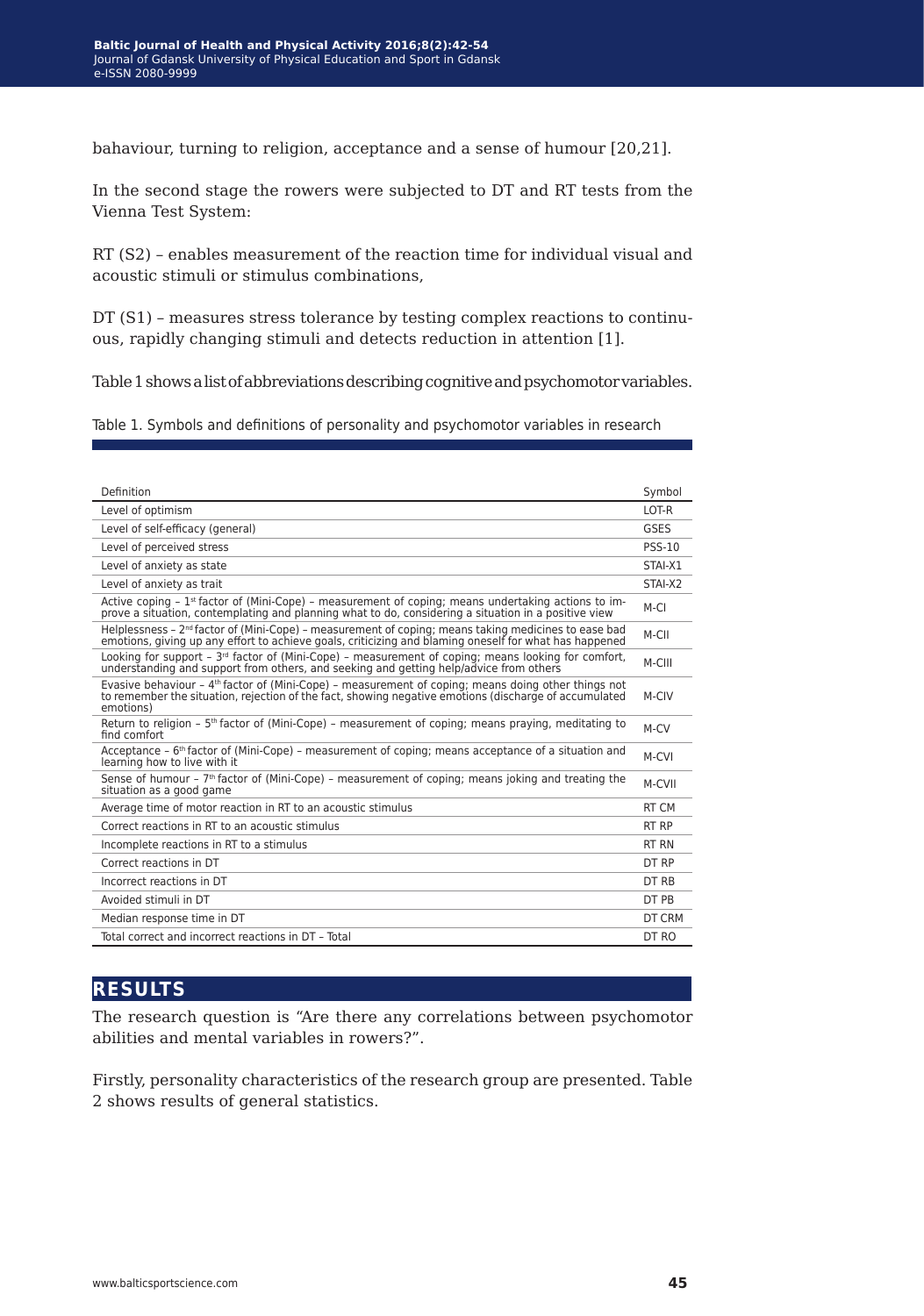| Mental variables | Mean  | Standard deviation | Interpretation   |
|------------------|-------|--------------------|------------------|
| LOT-R            | 18.5  | 2.5                | 8 sten - high    |
| <b>GSES</b>      | 33.58 | 4.03               | 8 sten - high    |
| <b>PSS 10</b>    | 14.58 | 8.73               | 5 sten - average |
| $M-CI$           | 2.25  | 0.36               | high             |
| $M-C$ II         | 0.52  | 0.42               | low              |
| M-C III          | 1.72  | 0.65               | average          |
| M-C IV           | 1.4   | 0.54               | average          |
| M-C V            | 0.75  | 0.89               | low              |
| M-C VI           | 2.04  | 0.45               | high             |
| M-C VII          | 1.12  | 0.48               | average          |
| STAI-X1          | 29.08 | 17.83              | 3 sten - low     |
| STAI-X2          | 37.66 | 8.84               | 5 sten - average |

#### Table 2. General statistics in the selected mental variables

Table 2 demonstrates high values with respect to optimism and general self- -efficacy of rowers who use coping strategies and acceptance as ways to overcome difficult situations. The subjects obtained average scores in a sense of humour as a coping strategy and in other strategies, such as supporting and avoiding ones when attempting to separate from the source of emotions. Evaluating their life situation as slightly stressing and out of control, rather unpredictable and aggravating, they assess the anxiety trait level as average. The athletes are rarely helpless in difficult situations and rely on their own competence and possibilities. They seldom seek help in prayer or meditation, as strategies leading to calmness and emotional balance. Their state of anxiety is at a low level.

To determine interdependence between the selected personality and psychomotor variables r-Pearson method was applied. The results are shown in Table 3.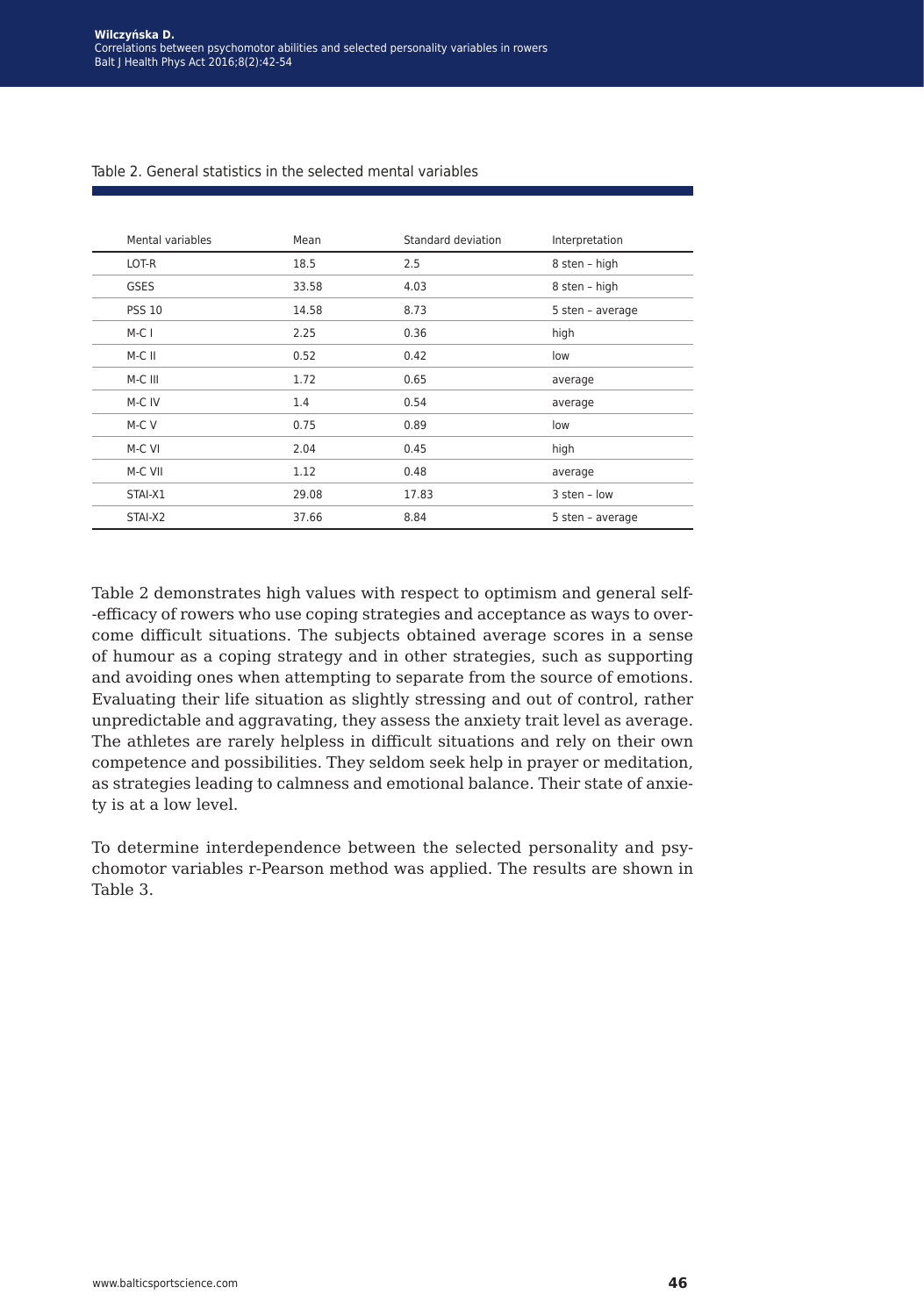| Variables | LOT-R     | <b>GSES</b> | <b>PSS 10</b> | $M-CI$   | M-C II   | M-C III   | M-C IV   | M-C V    | M-C VI   | M-C VII  | STAI-X1   | STAI-X2  |
|-----------|-----------|-------------|---------------|----------|----------|-----------|----------|----------|----------|----------|-----------|----------|
| RT CM     | 0.183     | $-0.093$    | $-0.276$      | 0.166    | $-0.267$ | 0.456     | 0.571    | 0.117    | 0.009    | 0.574    | $-0.784*$ | $-0.196$ |
| RT RP     | $-0.279$  | $-0.221$    | 0.539         | $-0.106$ | $-0.243$ | $0.701*$  | 0.417    | $-0.130$ | 0.043    | 0.120    | 0.015     | $-0.149$ |
| RT RN     | 0.188     | 0.422       | $-0.309$      | 0.071    | $-0.143$ | $-0.713*$ | $-0.523$ | 0.088    | $-0.029$ | $-0.407$ | 0.104     | 0.118    |
| DT RP     | $-0.321$  | $-0.522$    | 0.247         | $-0.362$ | 0.126    | $-0.129$  | $-0.279$ | $-0.389$ | $-0.570$ | 0.385    | 0.342     | 0.174    |
| DT RB     | $-0.171$  | 0.251       | 0.439         | 0.104    | 0.036    | 0.348     | 0.562    | 0.447    | 0.390    | $-0.315$ | $-0.062$  | 0.002    |
| DT PB     | $-0.296$  | $-0.347$    | $0.670*$      | $-0.343$ | $0.697*$ | $-0.075$  | 0.429    | 0.099    | $-0.343$ | $-0.129$ | 0.474     | $0.601*$ |
| DT CRM    | 0.281     | $-0.039$    | $-0.576*$     | $-0.008$ | 0.142    | $-0.309$  | $-0.069$ | $-0.256$ | 0.035    | $-0.063$ | $-0.244$  | 0.084    |
| DT RO     | $-0.639*$ | $-0.431$    | $0.844*$      | $-0.379$ | 0.216    | 0.220     | 0.260    | $-0.023$ | $-0.337$ | 0.168    | 0.399     | 0.243    |

Table 3.The Pearson correlation coefficient values (r-Pearson) between the level of optimism, self-efficacy, perceived stress, coping strategies / the level of anxiety as trait and state, and results in reaction time to an individual acoustic stimulus RT (S2), and stress tolerance test/ speed and stability of response time DT(S1) of the Vienna Test System

Statistical significance at  $p < 0.05^*$ 

The statistical analysis showed the strongest positive correlations between the number of responses in DT and the level of perceived stress (0.844), i.e. the higher the tension in connection with the present life situation, the higher the number of both correct and incorrect responses in DT. Also noteworthy is a high positive correlation between the number of correct responses in RT to an individual acoustic stimulus and coping strategies, i.e. seeking both instrumental and emotional support (0.701) – the higher number of correct responses to an acoustic stimulus, the more frequent a use of supporting strategies. Some moderate positive correlations appeared between avoiding stimuli in Decision Test and helplessness in a difficult situation (0.697), the level of perceived stress (0.670) and the intensity of anxiety trait (0.601); thus the more avoided stimuli in the Decision Test, probably the more abandon efforts to achieve goals; the more the athletes felt the situation as little predictable and stressing, the higher level of anxiety they had. The research pointed out a few high negative correlations between the state of anxiety and the average motor response time in the Reaction Test (-0.784). It means that the higher anxiety at that moment, the lower the average motor response time to an acoustic stimulus. The next high negative correlation occurred between seeking support as a coping strategy and the number of incomplete responses in the Reaction Test (-0.713) – the more frequent searching for emotional and instrumental support in a difficult situation, the fewer incomplete responses to an acoustic stimulus in the Reaction Test. Quite a high negative correlation (-0,639) was found between the total amount of responses in the Decision Test and the level of optimism. It shows that the greater the number of responses in the Decision Test, both correct and incorrect, the lower optimism of the subjects. The last moderately negative correlation was noted between the average response time values in the Decision Test obtained by the athletes and the perceived stress at the present life situation (-0.576); therefore, the higher the average value of time reaction to different stimuli in the Decision Test (a longer response time), the lower the tension and the lower stress arising from the interpretation of the present life situation.

The following step was an analysis of interdependence between mental variables. The results are presented in Table 4.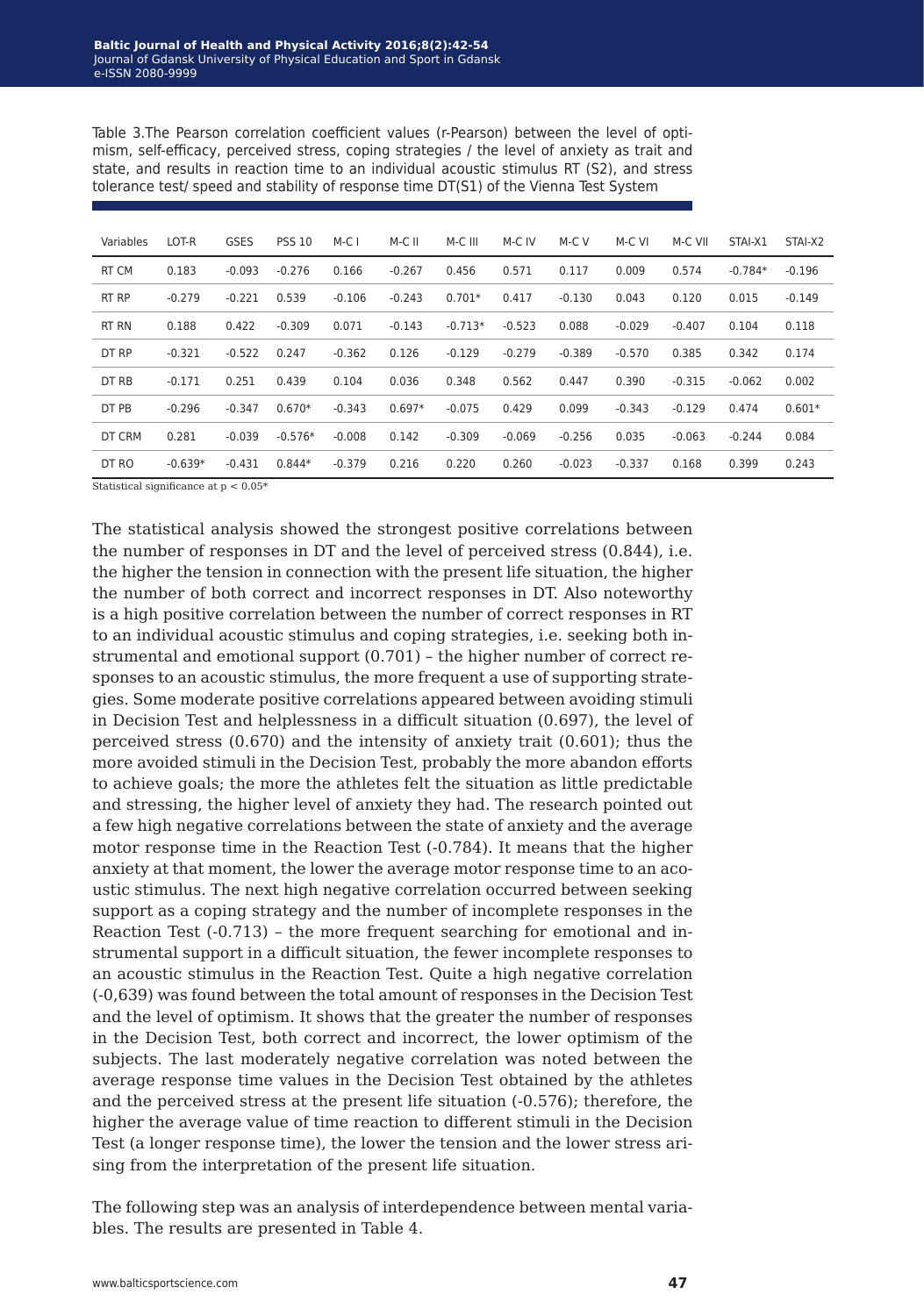| Variables     | LOT-R                    | <b>GSES</b>              | <b>PSS 10</b> | $M-CI$                   | M-C II                   | M-C III                  | M-C IV   | M-C V                    | M-C VI                   | M-C VII                  | STAI-X1                  | STAI-X2                  |
|---------------|--------------------------|--------------------------|---------------|--------------------------|--------------------------|--------------------------|----------|--------------------------|--------------------------|--------------------------|--------------------------|--------------------------|
| LOT-R         | $\overline{\phantom{a}}$ | 0.346                    | $-0.741*$     | $0.644*$                 | $-0.355$                 | 0.062                    | $-0.205$ | 0.020                    | 0.382                    | $-0.094$                 | $-0.444$                 | $-0.418$                 |
| <b>GSES</b>   | 0.346                    | $\overline{\phantom{a}}$ | $-0.340$      | $0.580*$                 | $-0.487$                 | 0.013                    | $-0.248$ | 0.423                    | $0.586*$                 | $-0.134$                 | $-0.122$                 | $-0.524$                 |
| <b>PSS 10</b> | $-0.741*$                | $-0.340$                 | $\sim$        | $-0.571$                 | 0.325                    | 0.141                    | 0.428    | 0.037                    | $-0.214$                 | $-0.126$                 | 0.505                    | 0.387                    |
| M-C I         | $0.644*$                 | $0.580*$                 | $-0.571$      | $\overline{\phantom{a}}$ | $-0.502$                 | 0.293                    | $-0.260$ | 0.232                    | 0.575                    | $-0.021$                 | $-0.616*$                | $-0.833*$                |
| M-C II        | $-0.355$                 | $-0.487$                 | 0.325         | $-0.502$                 | $\overline{\phantom{a}}$ | $-0.284$                 | 0.307    | 0.000                    | $-0.481$                 | 0.092                    | 0.512                    | $0.771*$                 |
| M-C III       | 0.062                    | 0.013                    | 0.141         | 0.293                    | $-0.284$                 | $\overline{\phantom{a}}$ | 0.560    | 0.361                    | 0.467                    | 0.333                    | $-0.343$                 | $-0.410$                 |
| M-C IV        | $-0.205$                 | $-0.248$                 | 0.428         | $-0.260$                 | 0.307                    | 0.560                    | ٠        | 0.351                    | 0.018                    | 0.339                    | $-0.167$                 | 0.285                    |
| M-C V         | 0.020                    | 0.423                    | 0.037         | 0.232                    | 0.000                    | 0.361                    | 0.351    | $\overline{\phantom{a}}$ | 0.537                    | 0.237                    | $-0.050$                 | $-0.051$                 |
| M-C VI        | 0.382                    | $0.586*$                 | $-0.214$      | 0.575                    | $-0.481$                 | 0.467                    | $-0.018$ | 0.537                    | $\overline{\phantom{a}}$ | $-0.339$                 | $-0.311$                 | $-0.635*$                |
| M-C VII       | $-0.094$                 | $-0.134$                 | $-0.126$      | $-0.021$                 | 0.092                    | 0.333                    | 0.339    | 0.237                    | $-0.339$                 | $\overline{\phantom{a}}$ | $-0.196$                 | 0.074                    |
| STAI-X1       | $-0.444$                 | $-0.122$                 | 0.505         | $-0.616*$                | 0.512                    | $-0.343$                 | $-0.167$ | $-0.050$                 | $-0.311$                 | $-0.196$                 | $\overline{\phantom{a}}$ | $0.635*$                 |
| STAI-X2       | $-0.418$                 | $-0.524$                 | 0.387         | $-0.833*$                | $0.771*$                 | $-0.410$                 | 0.285    | $-0.051$                 | $-0.635*$                | 0.074                    | $0.635*$                 | $\overline{\phantom{a}}$ |

Table 4. The Pearson correlation coefficient values (r-Pearson) between personality variables: the level of optimism, self-efficacy, perceived stress, coping strategies and the level of anxiety as trait and state

Statistical significance at  $p < 0.05^*$ 

The table shows that the highest positive correlations occurred between the anxiety trait and helplessness in stressful situations (0.771), and next between the level of optimism and active coping (0.644). The latter positively correlated with self-efficacy (0.580), whereas general self-efficacy tended to be moderately positively correlated with coping acceptance (0.586). Thus the higher the anxiety trait in rowers, the more frequent helplessness, while the higher the athletes' optimism, the more practical ways of coping by taking actions to modify the situation for better. If the athletes had higher self-efficacy, they used active strategies more frequently in coping with a source of negative emotions, acceptance and adaptation to stressful situations. Reverse strongly negative relationships were found between: the anxiety trait and active coping with perceived stress (-0.83), acceptance of difficult situation (-0.635), and the state of anxiety and active coping with a source of negative emotions (-0.635), and the level of optimism and perceived stress (-0.741). The more frequently the subjects coped actively with negative emotions, the lower the level of state and trait anxiety occurred, which (the latter) when lower in rowers, caused higher acceptance of a difficult situation. The study revealed that the more optimistic the athletes were, the less they perceived their present life situation as unpredictable and negative.

The following steps in statistical analysis were addressed to correlations between the results of the Reaction Test and the Decision Test of the Vienna Test System. Table 5 shows the scores.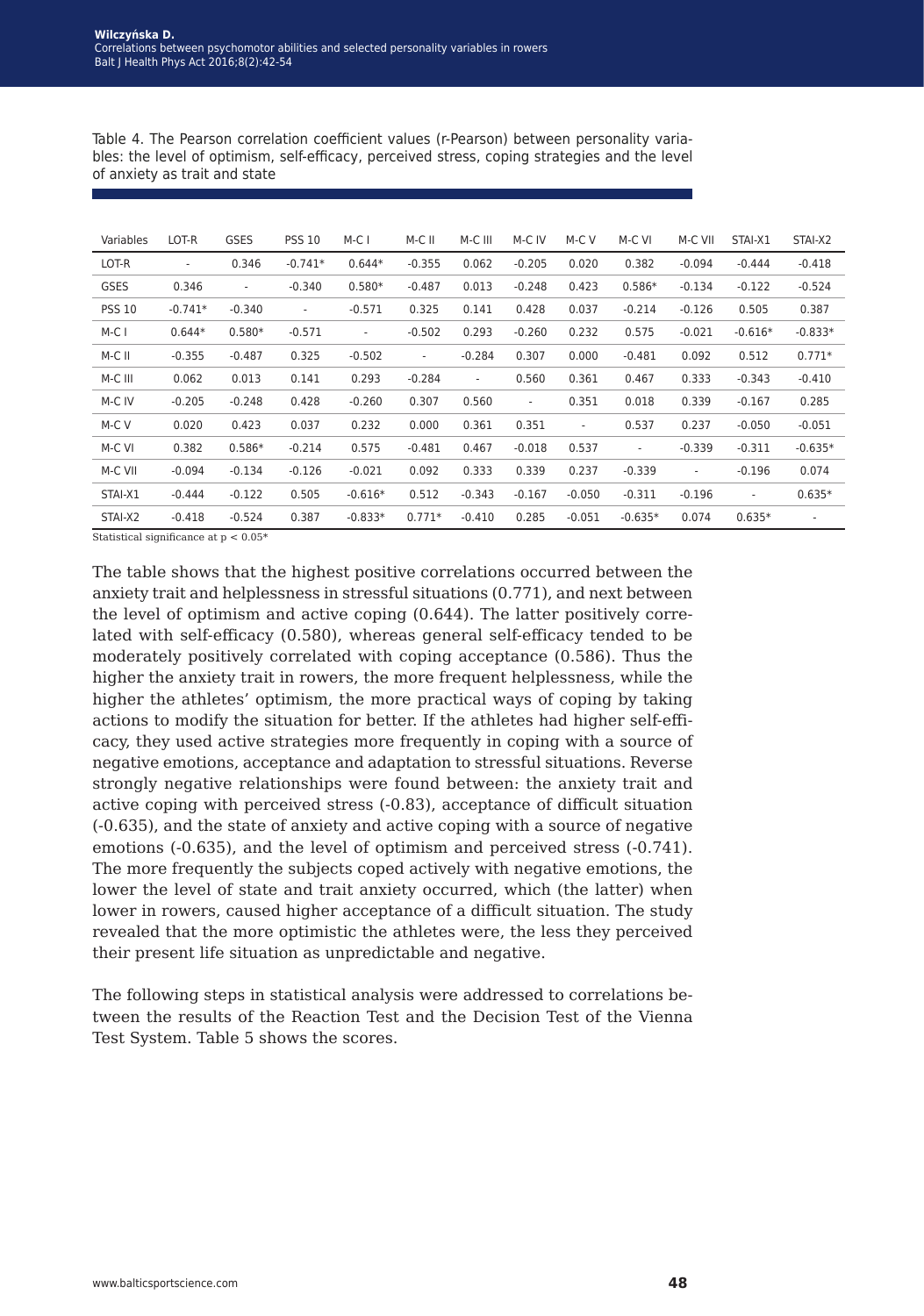Table 5. The Pearson correlation coefficient values (r-Pearson) between psychomotor variables in the Reaction Test to an individual acoustic stimulus RT(S2) and in tolerance to stress test, and the speed and stability of reaction time in DT (S1) of the Vienna Test System

| Variables | RT RP |
|-----------|-------|
| DT RO     | 0.646 |

Statistical significance at p < 0.05

Statistical analysis of the correlation between the selected psychomotor variables revealed one significant moderately positive correlation between the amount of correct responses in the Reaction Test to an individual acoustic stimulus, and the total number of responses in the Decision Test. The higher the number of correct responses to an acoustic stimulus was recorded, the more times the subjects responded, both correctly and incorrectly, to acoustic and visual stimuli in the Decision Test.

Summing up, the obtained results served to create a correlation model between mental and psychomotor variables in the tested group of rowers. Fig. 1 presents the model.



### **discussion**

The purpose of the study was to determine a correlation between mental variables assessed by a questionnaire survey and psychomotor variables measured with computer tests taken from the Vienna Test System. The results showed many strong both positive and negative relationships between the tested variables in rowers during the preparatory period.

The study revealed that, from the personality viewpoint, athletes presented a high level of dispositional optimism ( $M = 18.5$ ; SD = 2.5), i.e. dispositional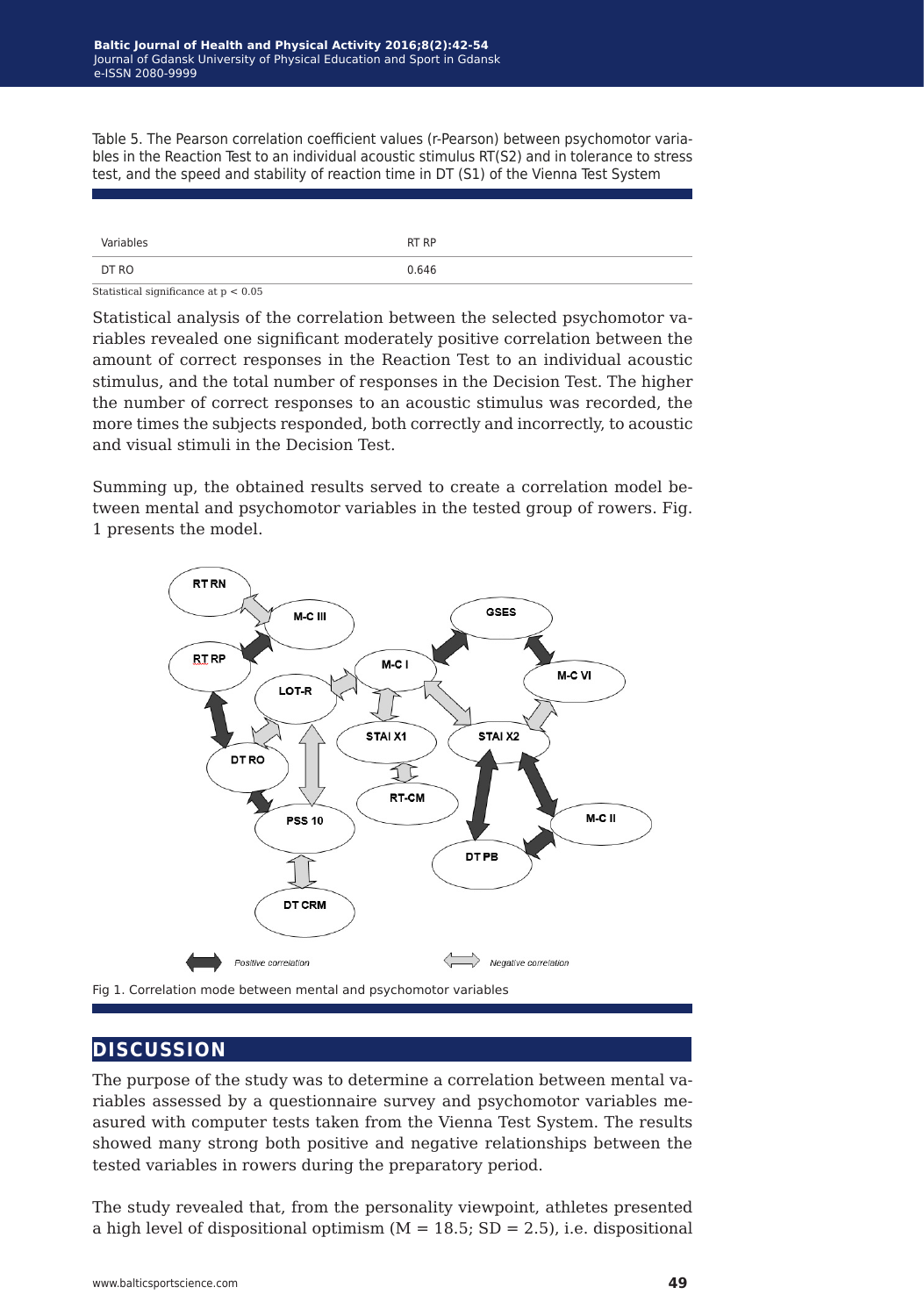trait expressing general expectations of positive situations. Many research works confirm that dispositional optimism is an important personal resource, which not only increases well-being and affects a person's physical state, but it also increases a possibility of success; optimists in the face of difficulties continue their important goals and effectively self-regulate proceedings using suitable coping strategies, at the same time enhancing their resistance to stressful situations [21, 22, 23]. This study showed strong positive interactions between the subjects' dispositional optimism and active attempts in difficult situations consisting in finding ways to remedy, undertaking any steps to deal with negative emotions. Other studies also claim that optimists differ from pessimists in coping situations. The former concentrate on a problem, seek solutions and instrumental support and, in case of failure, they reach for more adaptive coping strategies concentrated on emotions such as acceptance and humour [21, 23]. The level of dispositional optimism correlates positively with self-esteem, self-efficacy, but negatively with depression, helplessness and anxiety [21]. The study found a strong inverse relationship with tension and the intensity of stress as a result of a life situation during the last months. It confirms earlier findings that if the athletes are more optimistic, the tension, anxiety and depression connected with the present situation are lower, especially when the situation is very emotional. Studies on athletes also show that optimistic athletes pay less emotional costs, e.g. for loss/failure, have a high sense of internal control and mental toughness [24, 25]. There is also scientific evidence for a strong positive correlation between optimism and sport experience which may prove that sport and achievements in it increase dispositional optimism [26]. Polish findings also confirm that special programs of mental training, in this case carried out on athletes, may increase dispositional optimism in comparison to competitors who were not subjected to such training [27]. It would be interesting from a scientific point of view to compare senior rowers with younger representatives and their achievements for future studies. Strong negative correlations were found between the level of optimism and the number of all responses in the stress tolerance test – the Decision Test of VTS. It shows that the more optimistic the athletes are, the lower the general number of responses in DT. Although statistical results were insignificant, they showed that more optimistic athletes tended to have fewer positive responses both in DT (-0.321) and RT (-0.279). But it must be emphasised that the data is statistically insignificant.

The rowers' general characteristics revealed high scores in general self-efficacy, active coping with problems and acceptance of difficult situations; these variables correlate positively with each other. Other studies also indicate significant correlations between general self-efficacy and coping strategies focused on a task – active coping [28]. It is emphasised that beliefs about one's own self-efficacy affect the assessment of personal resources particularly under stress. So the stronger the beliefs about self-efficacy, the more difficult the challenges and the stronger the engagement and determination to pursue aims despite the repeated failures [21]. The above analysed personality factors, namely self-efficacy and dispositional optimism, are treated as stress moderators which may favourably affect the encountered difficulties. Having life optimism and high self-efficacy, athletes can cope better in stressful situations and avoid or feel less negative effects of stress transactions (relations between a person and environment) [20].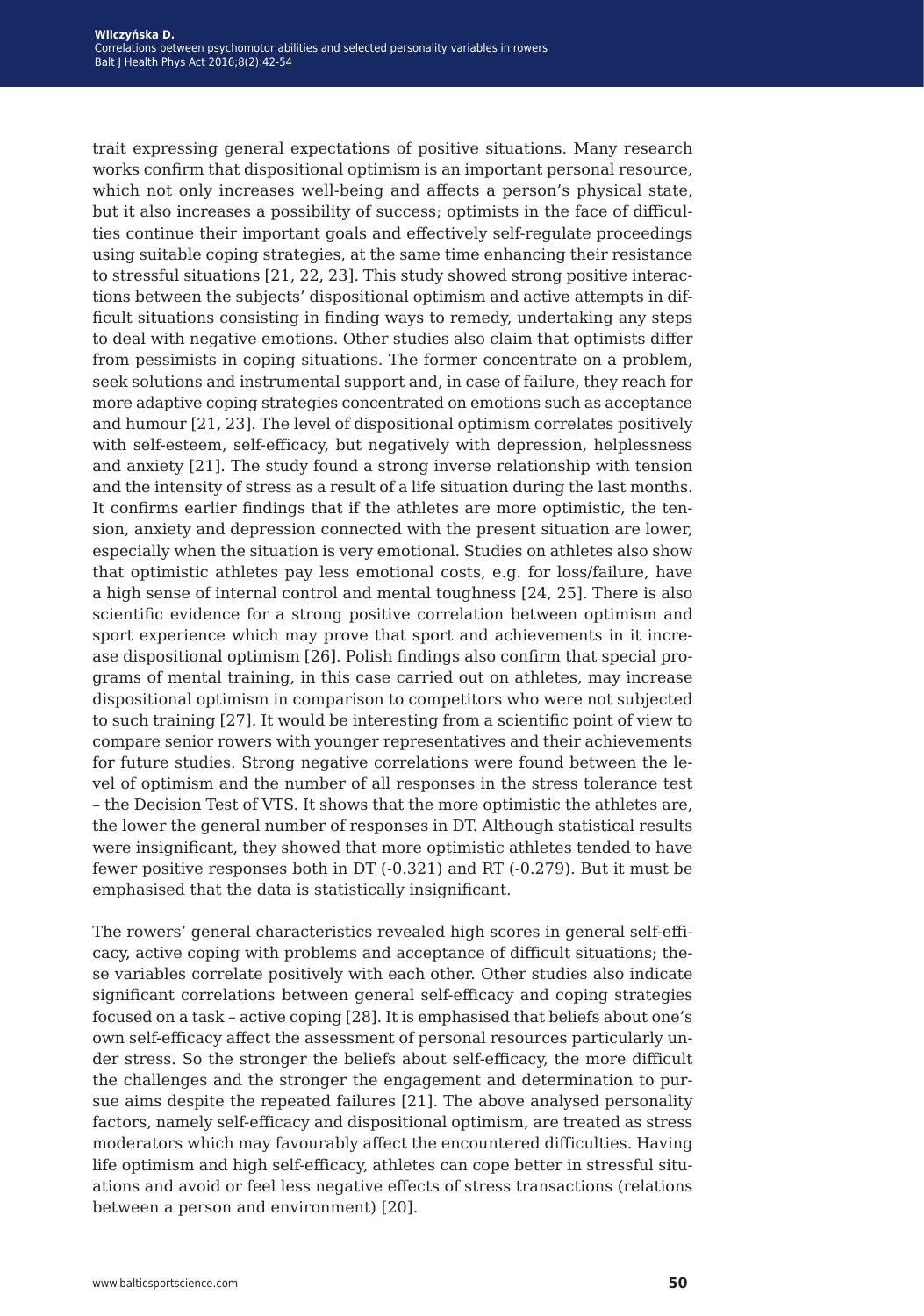Attention should be also paid to the results determining the level of perceived stress in the past weeks. The rowers had average scores in this particular mental variable, which significantly negatively correlated with dispositional optimism and with the average score within time response in DT.A high positive correlation occurred between the described variable, total general responses and the number of avoided stimuli in the Decision Test. A lack of significant relationships between the perceived stress and coping strategies is highly surprising. Juczyński [20] in his studies demonstrated a negative correlation between stress intensity and focused on task-oriented strategies, such as: Active Coping and Planning (M-CI), while a positive relationship was shown with avoidance strategies (M-CIV). Our study showed a tendency towards a negative correlation with Active Coping (0.571) and a positive one with Avoidance Behaviour (0.428); however, correlations were not statistically significant. Research of other scientists on de-stress intensity indicates positive interactions with state and trait anxiety [29]. Anxiety as state had low intensity; however, anxiety as trait had an average level in the subjects. Both state and trait variables did not correlate significantly with stress intensity. The results tended to correlate positively with state anxiety (0.505) and trait anxiety (0.387). However, positive dependencies occurred between trait anxiety and helplessness in a difficult situation, as the second factor of the coping strategy. Opposite correlations were between state and trait anxiety, and active coping, i.e. a strategy concentrated on problem. Other findings show a similar direction of correlations between anxiety and types of responses to stress: high anxiety correlates positively with a strong tendency to cope by focusing on negative emotions, whereas low anxiety is typical of people who more often concentrate on task, trying to understand the situation and solve the problem [30].

Studies on athletes reveal that the intensity of anxiety depends on many factors, such as the training period, i.e. whether athletes are in the preparatory or the starting period, on a sports discipline, i.e. whether it is hazardous to life, a team game or individual competition. Besides it also depends on the athlete's career stage. Each athlete has an individual, typical of only this person, sphere of optimal functioning (IZOF). The intensity of emotions and adrenaline can also change due to the context, the time during competition – whether it is the beginning, the middle or end of the event [31–40].

Findings of this study determined correlations between stress intensity/anxiety variables, and psychomotor variables. The positive correlation referred to the level of negative emotions / anxiety trait, and the number of avoided stimuli and total responses to tolerance stress. The studies showed that the higher the level of anxiety in athletes, the quicker their motor reaction to an acoustic stimulus and other visual stimuli. Competitors who had negative emotions responded quicker, but happened to avoid stimuli. Works of Turosz et al. carried out on rowers showed similar positive correlations between the anxiety trait and the number of complex responses, which, in the author's opinion, increases the number of delayed, incorrect or avoided stimuli [41]. Trelak in his works also proved that the level of anxiety in junior boxers had a negative influence on athletes' psychomotor fitness [42].

Results of coping strategies show that their type and character depends, to a great extent, on athletes' age and experience and their emotional develop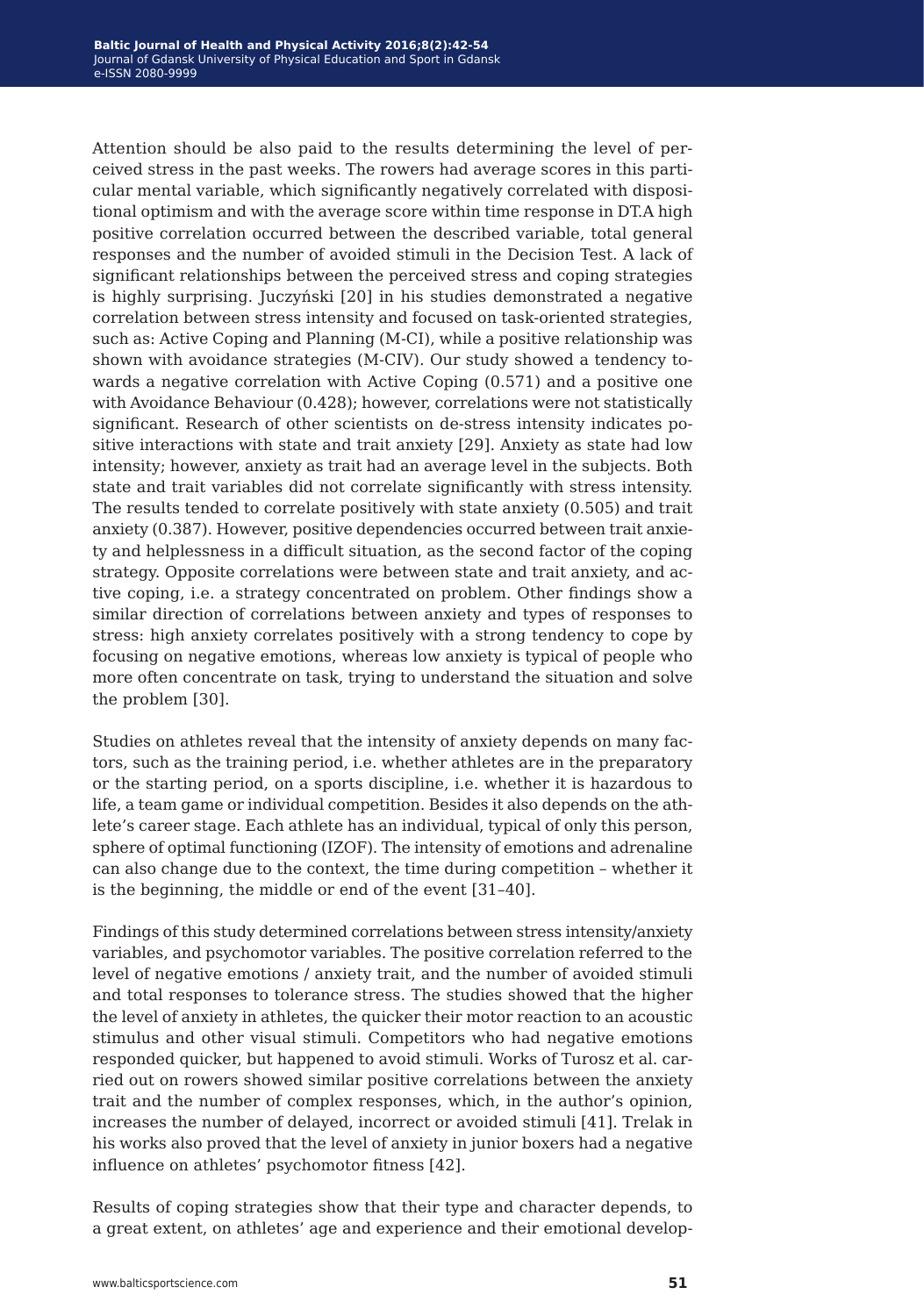ment [43, 44, 45]. Top athletes more frequently apply strategies focused on a problem/task and try to put all their efforts to plan tactical solutions and all other actions which will change the situation, thinking positively and concentrating on those aspects which are under their control [46, 47, 48]. This study focused on 7 factors regarding styles of coping, which meant different strategies focused on emotions, problems or their avoidance. The results determined a few essential correlations both with described above personality aspects and psychomotor variables. The more often athletes felt helpless (focused on emotions), the more stimuli they avoided in the stress tolerance test. It can be said that when the athletes feel more overwhelmed by emotions, their selection of attention is worse. However, when the athletes seek more emotional support, as a result they have more correct responses to an individual acoustic stimulus, and fewer incomplete responses to the same stimulus.

The research was also focused on psychomotor correlations. The findings showed one correlation. The more frequently athletes responded correctly to an acoustic stimulus, the higher the number of responses to acoustic/ visual stimuli in the second test grew. Other authors present correlations between psychomotor variables in athletes as well. Mankowska et al. determined correlations between the number of correct responses to visual stimuli and anticipation of time and motion [49]. Other studies mention different correlations due to sport level [50] and the training period [41].

## **conclusions**

To sum up, the research on the Polish National Team rowers in the preparatory period showed many correlations. There is a need to continue work on seeking relationships between mental and psychomotor variables, as there is little material on that issue in scientific literature. It is advisable to extend research groups by different age categories and sport level athletes.

The presented research has a diagnostic character, so in future longitudinal studies extended by the preparatory, starting and 'tapering' period might be beneficial for scientific research. It seems interesting to include women rowers into studies and determine how this variable differentiates athletes during different stages of their sport career, both in their mental and psychomotor abilities.

#### **references**

- [1] Schuhfried G. Vienna Test System Sport. Moedling: Paul Gerin Druckerei, Wolkersdorf; 2013.
- [2] Pervin LA, John OP. Osobowość. Teoria i badania [Personality. Theory and Research]. Kraków: Wydawnictwo UJ; 2002.
- [3] Wilczyńska D, Krawczyński M. Samoocena ciała oraz wybrane cechy osobowości u kobiet uprawiających i nieuprawiających sportu [Self-evaluation of body and selectedpersonalitytraits in practicing and non practicingwomen]. In: Krawczyński M, ed. Psychologiczne konteksty aktywności fizycznej człowieka [Psychologicalcontexts of physicalactivity of man]. Gdańsk: Wydawnictwo "Ateneum – SzkołaWyższa"; 2008, 157-170.
- [4] Costa PTJr, McCrae RR. NEO-PI-R: Professional manual. Psychological Assessment Resources, FL: Odessa; 1992.
- [5] Kaiseler M. Investigating the interaction between the Big-Five and dispositional coping in sport. Conference paper; 2015.
- [6] Allen MS, Laborde S. The role of personality in sport and physical activity. Current Directions in Psychological Science. 2014;23(6):460-465.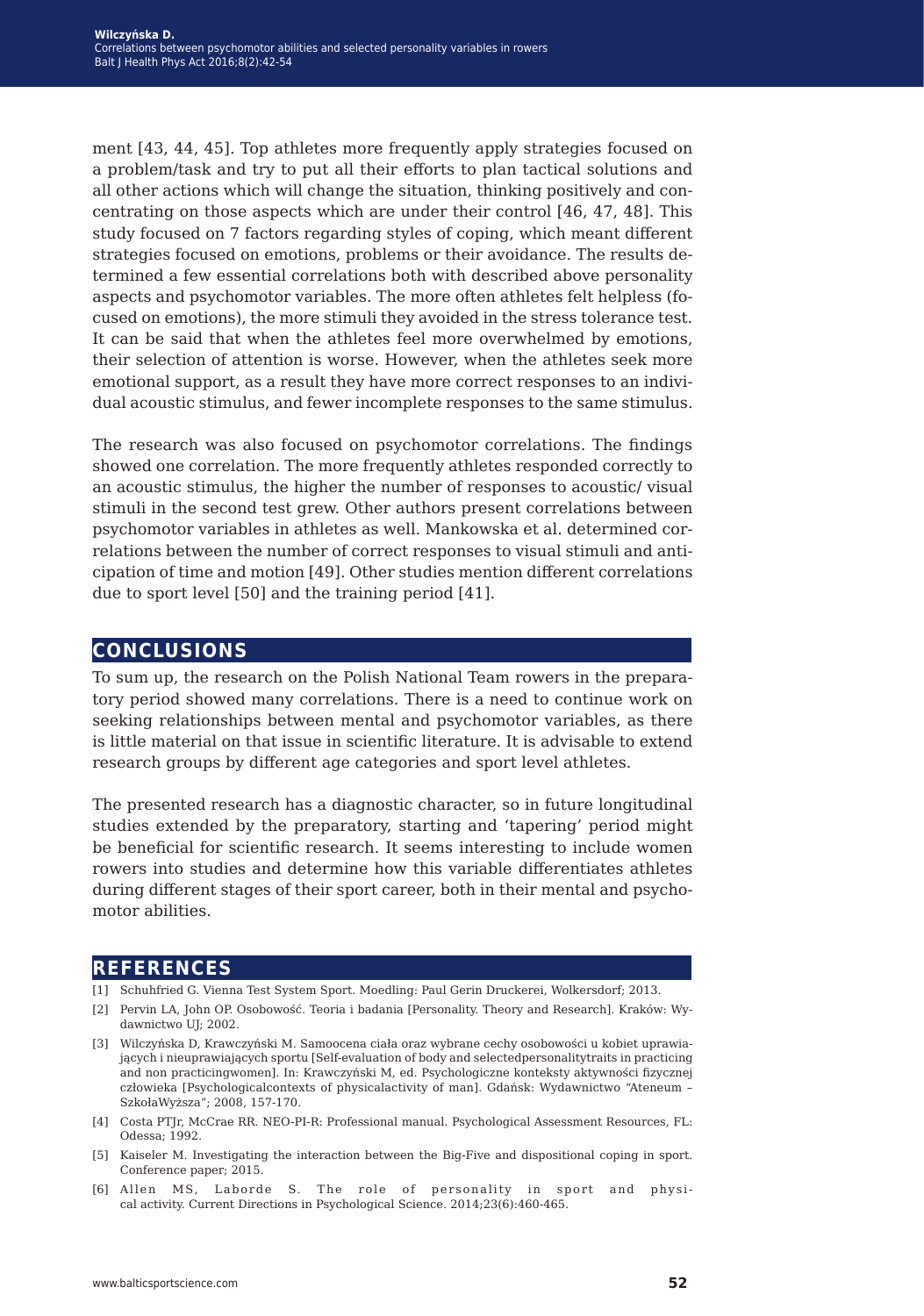- [7] Binish K, Ahmed A. Profiling personality patterns of champions & working towards development of the "Success-Prone Athletes" Personality Index (SAPI) – A sport management perspective. Pakistan Journal of Statistics. 2014;30(6):1405-1420.
- [8] Wojnarowska A, Krawczyński M. Osobowość i lęk u chodziarzy i judoków kadry narodowej [Personality and anxiety in race-walkers and judo players from the national team]. In: Mikołajczyk M. Korelaty psychologiczne aktywności ruchowej i sukcesów w sporcie. Z badań nad osobowością sportowców i studentów uczelni wychowania fizycznego [Psychological correlations of physical activity and sport success. Research on personality of athletes' and students' from Sport Universities]. Warszawa: AWF; 2004, 70-77.
- [9] Krawczyński M. Osobowość, lęk i motywacja osiągnięć u zawodników I i II ligi piłki nożnej [Personality, anxiety and motivation in I & II league football players]. In: Mikołajczyk M, ed. Korelaty psychologiczne aktywności ruchowej i sukcesów w sporcie. Z badań nad osobowością sportowców i studentów uczelni wychowania fizycznego [Psychological correlations of physical activity and sport success. Research on personality of athletes' and students' from Sport Universities]. Warszawa: AWF; 2004, 57-64.
- [10] Daniluk A, Litwiniuk A, Błach W. Wybrane cechy osobowości a poziom agresji zawodników kadry olimpijskiej judo [Selected personality traits and the level of aggression in the Olympic national team judo athletes]. In: Mikołajczyk M, ed. Korelaty psychologiczne aktywności ruchowej i sukcesów w sporcie. Z badań nad osobowością sportowców i studentów uczelni wychowania fizycznego [Psychological correlations of physical activity and sport success. Research on personality of athletes' and students' from Sport Universities]. Warszawa: AWF; 2004, 64-70.
- [11] Botwina R. Osobowościowo-temperamentalne uwarunkowania sukcesów w zapasach juniorów i seniorów [Personality-temper conditions to succeedin junior and senior wrestling]. In: Mikołajczyk M, ed. Korelaty psychologiczne aktywności ruchowej i sukcesów w sporcie. Z badań nad osobowością sportowców i studentów uczelni wychowania fizycznego. [Psychological correlations of physical activity and sport success. Research on personality of athletes' and students' from Sport Universities]. Warszawa: AWF; 2004, 41-48.
- [12] Seligman MEP. Optymizmu można się nauczyć. Jak zmienić swoje myślenie i swoje życie [Learned optimism. How to change your mind and your life]. Poznań: Media Rodzina; 1993, 114.
- [13] Seligman MEP. Optymizmu można się nauczyć. Jak zmienić swoje myślenie i swoje życie. [Learned optimism. How to change your mind and your life]. 2nd ed. Poznań: Media Rodzina; 2010.
- [14] Nicholls AR, Remco CJ,Polman RCI. Coping in sport: A systematic review. J. Sport Sci. 2007;25(1):11- 31.
- [15] Devenport T. Perceptions of the contribution of psychology to success in elite kickboxing. J Sport Sci Med, CSSI. 2008;99-107.
- [16] Morales-Nergon H. Self-efficacy and state anxiety during mandatory combative training. Archives of Budo. 2006;4:26-31.
- [17] Feltz DL, Short SE, Sullivan PJ. Self-efficacy in sport. Champaign, Ill. Human Kinetics; 2008.
- [18] Besharat MA, Pourbohlool S. Moderating effect of self-confidence and sport self-efficacy on the relationship between competitive anxiety and sport performance. Psychology. Scientific Research. 2011;2(7):760-765.
- [19] Mowlaie M, Besharat MA, Pourbohlool S, Aziz L. The mediation effects of self-confidence and sport- -efficacy on the relationship between dimensions of anger and anger control with sport performance. Procedia – Social and behavioral Science. 2011;30:138-142.
- [20] Juczyński Z, Ogińska-Bulik N. Narzędzia pomiaru stresu i radzenia sobie ze stresem [Stress measurement and coping tools]. Warszawa: Pracownia Testów Psychologicznych; 2009.
- [21] Juczyński Z. Narzędzia pomiaru w promocji i psychologii zdrowia. [Measurement tools in health promotion and psychology]. Warszawa: Pracownia Testów Psychologicznych; 2001.
- [22] Scheier M, Carver C, Bridges M. Optimism, pessimism and psychological well-being, In: Chang E, editor. Optimism and Pessimism: Theory, research and practice. Washington, DC: American Psychological Association. 2000.
- [23] Carr A. Psychologia pozytywna. Nauka o szczęściu i ludzkich siłach [Positive psychology. Science of happiness and human strengths]. Poznań: Wydawnictwo Zysk i S-ka; 2004.
- [24] Berengüí R, Garcés EJ, Ruiz F, OrtíncFJ, Vega-Marcos R, López-Gullón JM. Optimism and burnout in competitive sport. Psychology. 2013;4(9):13-18.
- [25] Polman R, Backhouse S, Levy A. Mental toughness, optimism, pessimism, and coping among athletes. Personality and individual differences. 2008;44(5):1182-1192.
- [26] García-Naveiraa A, Ruiz-Barquin R, Ortínc FJ. Optimism and competiveness on the performance of young athletes. Revista Latinoamericana de Psicologia. 2015;47(2):124-135.
- [27] Zagórska A, Guszkowska M. A program to support self-efficacy among athletes. Scand J Med Sci Sport. 2014;24(3):121-128.
- [28] Mathai SM, Konattu PJ. Anxiety and self-efficacy as predictors of task orientation among athletes. Indian Journal of Health and Wellbeing. 2014;5(1):14-18.
- [29] Stauder A, Semmelweis E. Characteristics of the Hungarian version of the Perceived Stress Scale (PSS). Mentalhigienees Psichoszomatika. 2006;7:203-216.
- [30] Wrześniewski K, Sosnowski T, Jaworowska A, Fecenec D. Big Five-State and trait anxiety. Polish adaptation of STAI. Warszawa: Pracownia Testów Psychologicznych; 2006.
- [31] Hanin Y.L. Emotions in sport: An individualized approach. In: Spielberger CD, editor. Encyclopaedia of applied psychology. Vol. 1. Oxford, UK: Elsevier Academic Press; 2004, 739-750.